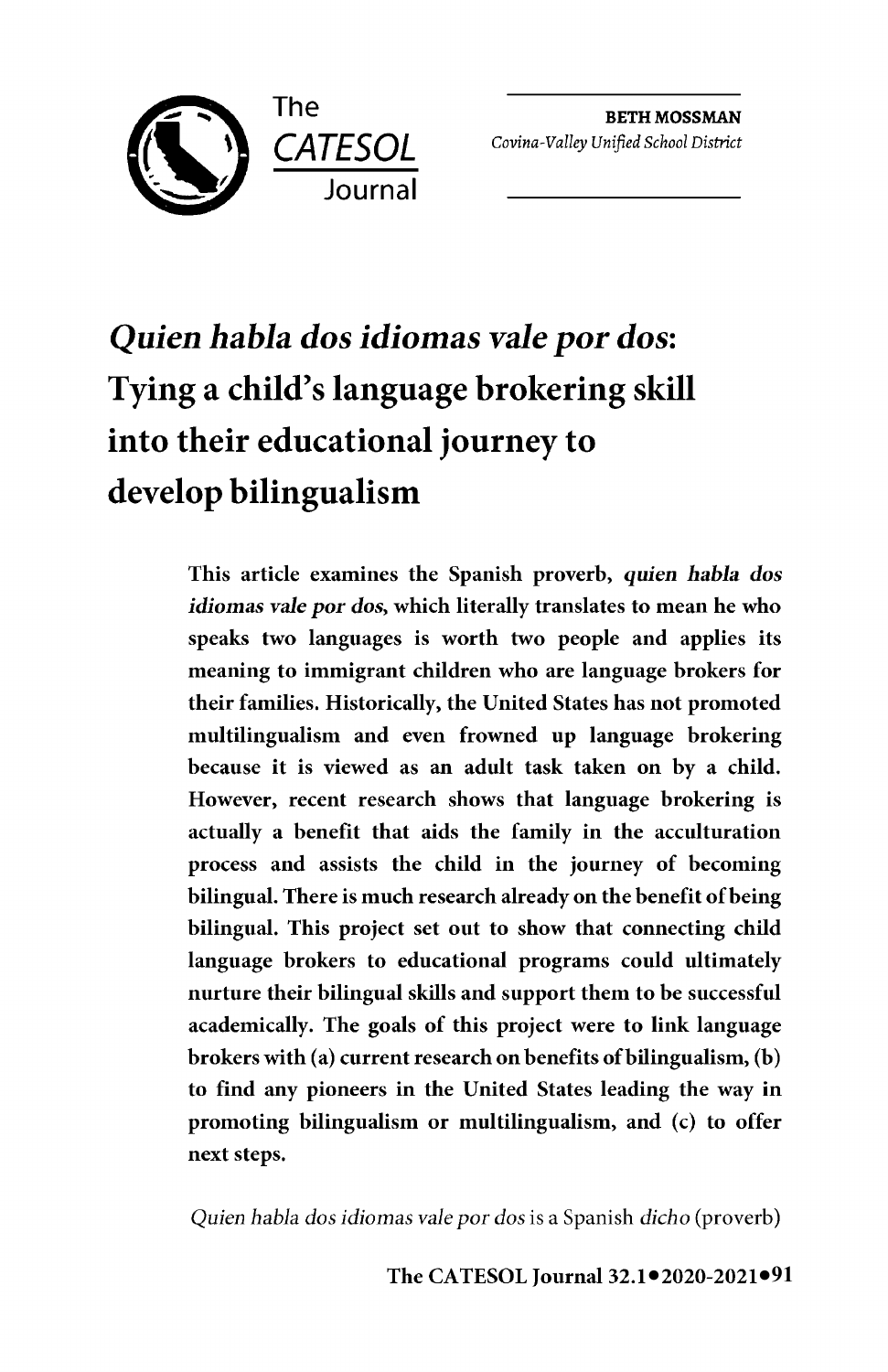with a literal translation of he who speaks two languages is worth two people. Now, consider immigrant families adjusting to a new culture, new language, new customs, new systems, and consider how this dicho might impact the acculturation process of these families.

Language brokering is a common practice among children of immigrant families in the United States as well as in other countries. However, publically, those who have adopted Western values frown upon this practice. Instead oflanguage brokering being seen as support, many see this task as a child taking on adult responsibilities and ultimately causing a shift in familial power (Weisskirch, 2010). In fact, California in 2002, put forth legislation prohibiting children from being used for translation in medical, legal and social service settings. The rationale for this legislation states that children are not able to translate information accurately, the information being translated may negatively impact the familial relationship and may also be traumatizing (Morales & Hanson, 2005). However, recent studies show that language brokering may actually be beneficial and serve as an acculturation strategy whereas both the child and the family gain an understanding of cultural norms, practices and resources needed to adapt to this new society. Not only can language brokering be beneficial in this regard, it can also serve as a way for the family to preserve the heritage language. Families who are able to maintain the heritage language are often more cohesive as a unit and keep a connection and respect of their own culture while helping them learn about a new one (Villanueva & Buriel, 2010). This, in essence, is the true meaning of the dicho, *quien habla dos idiomas vale par dos.* 

Immigration, for any family, is stressful even if it is chosen. Immigration means learning about a new culture, a new language, new norms and practices and new systems. Many families who emigrate from Latin American countries to the United States do not speak English or have not yet acquired the needed fluency in English to be considered proficient. Parents must often enter the workforce quickly in order to survive and therefore, do not have the time to learn and master English as well. Consequently, their children become the main translators and interpreters for the family (Martinez, McClure & Eddy, 2009).

Children have the ability to learn language quicker and as a result, are often used for translation during the immigration process. However,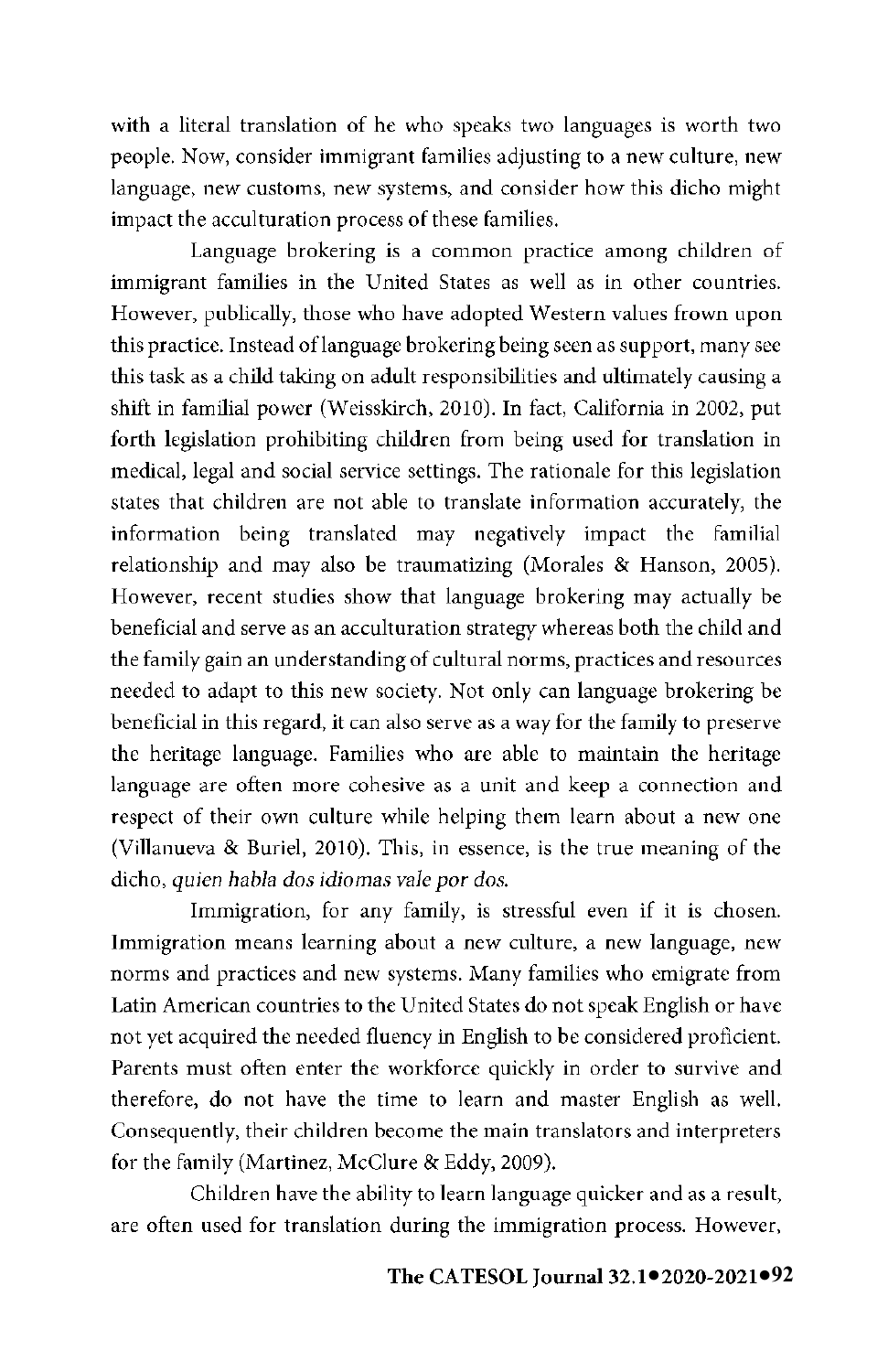language brokering is much more than translation. Language brokering means interpreting languages, cultural norms, and interactions and transactions of others while navigating through social systems (Corona, Stevens, Halfond, Shaffer, Reid-Quinones & Gonzalez, 2012). It also means having to be the voice or power for the family in situations where the adult feels disempowered. It also means sometimes being the voice in the decision-making when it is warranted (Martinez, McClure & Eddy, 2009). Language brokering is not bilingualism; it is more closely tied to learning how to navigate between two languages for the survival of the family (Morales & Hanson, 2005). What are the educational options in the United States for students who are considered the language brokers of the family?

# **Current Educational Models in the United States**

**English-only Initiatives in the United States:** Toward the end of the 20<sup>th</sup> Century, the modern monolingual movement was reborn in the United States. First, several states proposed English-only ballot initiatives for schools. Then, the Bilingual Education Act of 1968 was not reauthorized. The monolingual rebirth continued in 2001 with the reauthorization of the Elementary and Secondary Education Act also known as No Child Left Behind (NCLB). This act drastically changed accountability and required all students to be proficient on state tests even though all state tests were in English. In addition, NCLB dismantled funding that provided needed support for English language learner services in schools. To further fuel the monolingual movement during this time, more than 27 states adopted an English-only policy (de Jong, 2011). As a result, English as a Second Language classes were only allowed to use English within the classroom. Often, this caused teachers to compromise effective teaching strategies and ethical beliefs in order to conform to a onesize fits all approach to meeting the needs of second language learners (Bondy, 2016). Most language brokers are placed into these segregated classrooms where the heritage language is ignored and often seen as "un-American".

**Partial-Immersion Programs in the United States:** Partial immersion programs provide English for the majority of the day and the student's native language for only a short time. The goal is for students to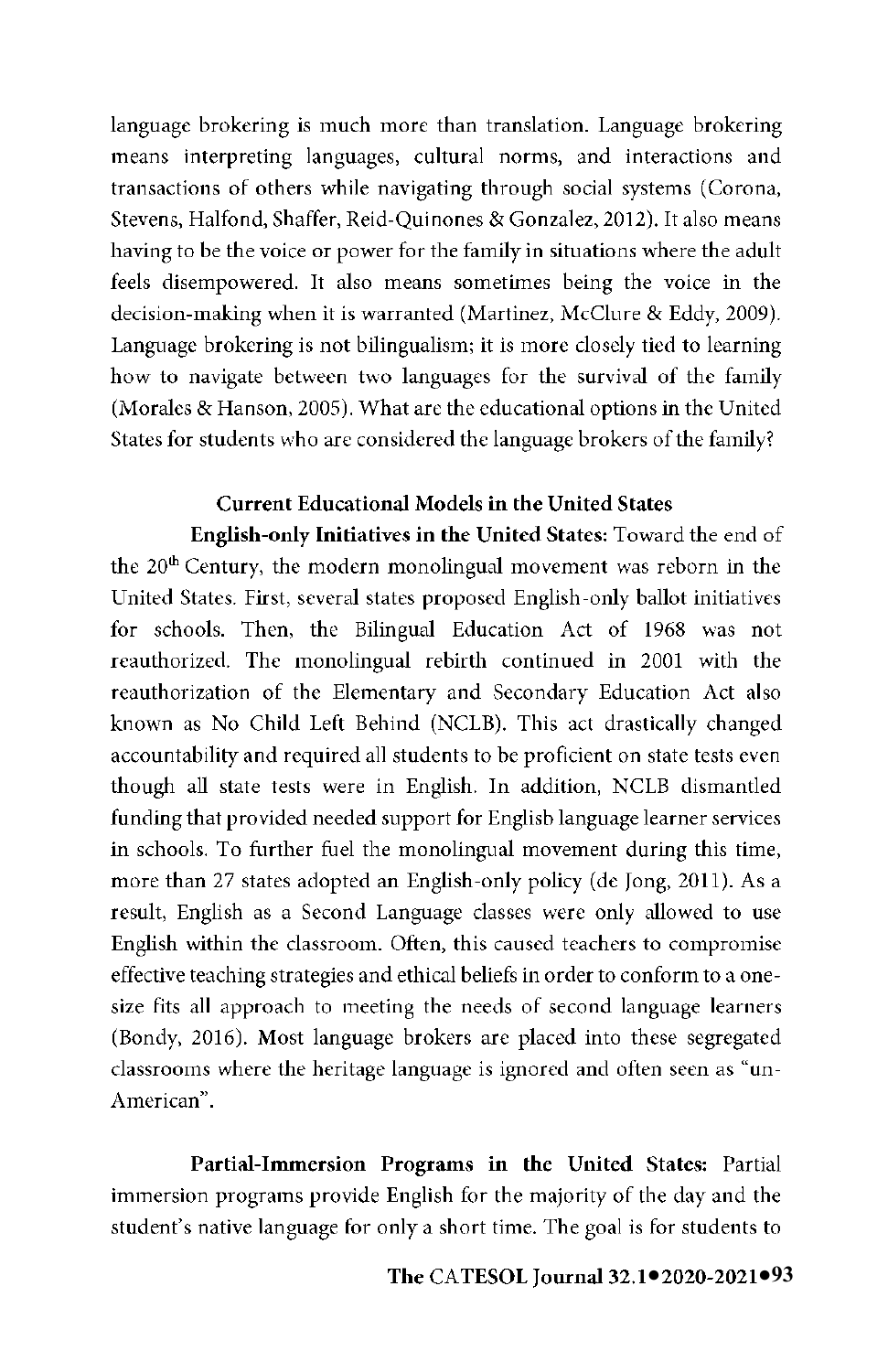be in an English-only program without support in the student's native language as quickly as possible. The goal of the teacher remains the same, give support to the student in the native language, but transition the student into English-only; not as a goal to help a child become bilingual but as a way to help the child become English-only (Ovando, 2003). If a language broker is placed in such a classroom, this program essentially sends out the message that cultural and linguistic differences are not worthy. The goal of partial immersion programs is to teach English as soon as possible and integrate these children into the mainstream of education. The emphasis is not in creating bilingualism or biliteracy and often students exit this type of program without proficiency **in** either English or their primary language (McKeon & Malarz, 1991).

**Transitional-Bilingual Programs in the United States:**  Transitional bilingual programs are the most common type of bilingual programs offered in the United States. They provide instruction in both English and the student's native language. The goal of this program is to provide support until the student has reached a specific level of English proficiency. Once this level is attained, the student is placed into an Englishonly program (Ovando, 2003). Instead, as the name of the program suggests, the goal is tO help the student transition into an English language dominant educational system. This framework is closely tied into the deeply rooted belief system in the United States that English-only is the American way (Borden, 2014). For a language broker, maintenance of the heritage language is an essential survival tool for the family and something that is valued as part of the acculturation process. The family depends on the child's Spanish and could actually benefit from the child growing bilingual and bi-literate skills in the academic realm.

**Two-Way Dual Language Programs in the United States:** In the United States, many school systems have adopted a two-way dual language framework, especially English-Spanish models. Two-way dual language programs place students who speak both English and the target language in a classroom together to learn each other's language and work side-byside with the ultimate goal of becoming bilingual and bi-literate (Ovando, 2003). Research shows that students who learn and manage two languages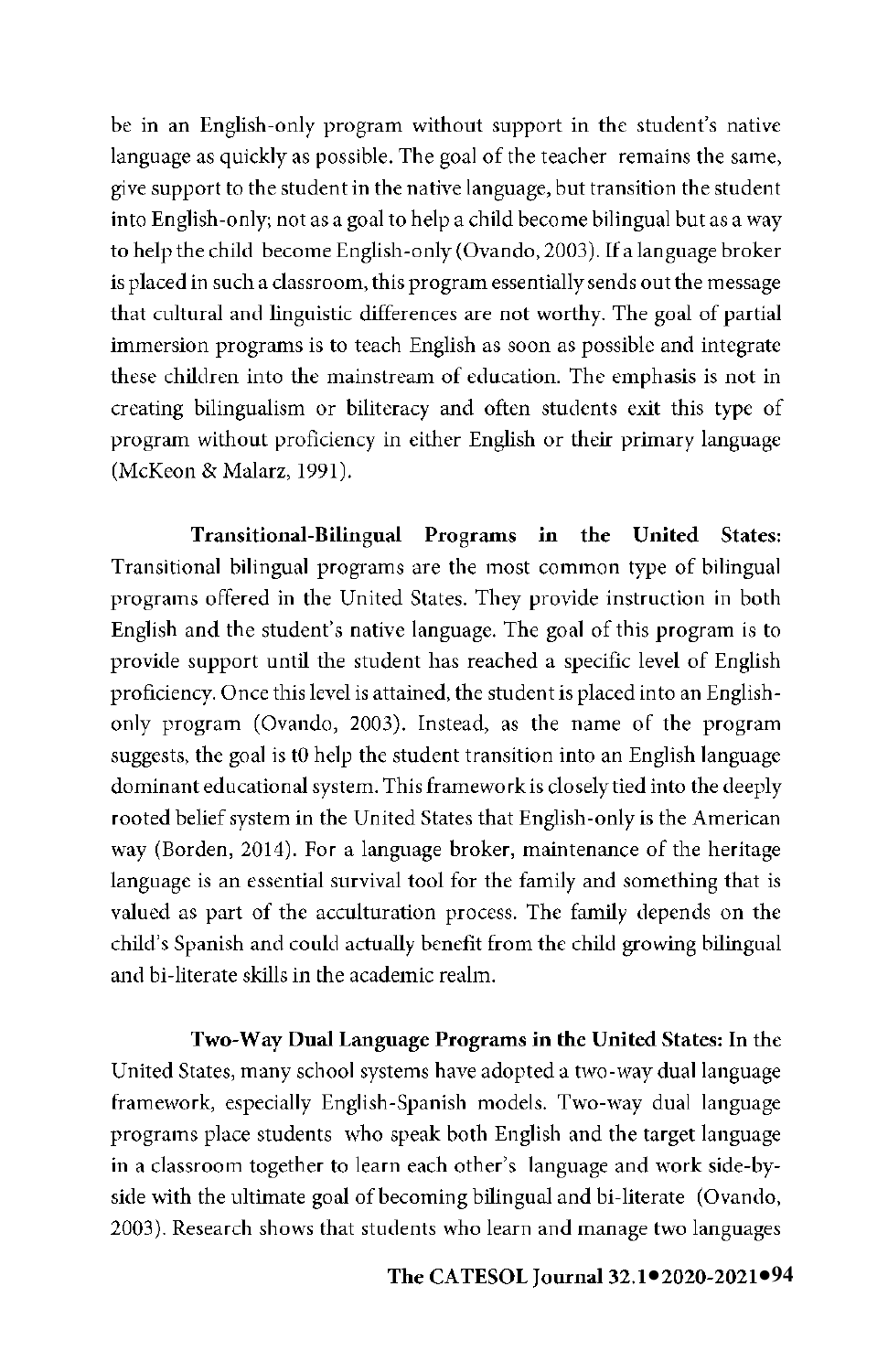receive cognitive benefits, enhanced executive functioning **and** become balanced bilinguals. Balanced bilinguals are those who have learned both languages equally and use language as a tool. All of the skills contribute to enhanced familial relationships and ties (US Department of Health and Human Services & US Department of Education, January 2018).

#### **Next Steps for Language Brokers**

What if the United States encouraged language brokering and then tied it into a child's academic journey? Upon enrollment, schools do not always see the language broker as an asset but rather as a burden to the school. These are students who come in with a stigma that stems from deep seeded monolingual educational practices. This concept could be a reality if tapped into correctly. For example, all schools ask about a family's home language. If a language other than English is identified, a primary language test ought to be the first go to but instead, this triggers an English Language proficiency test. This fact indicates that most school officials are unaware of the children who serve as language brokers for their families. If this were identified, a prime opportunity for the school to connect this valued skill to children's future educational journey could be tapped into and highlighted (Zehr, 2010). Currently though, a child's language brokering status in the family is not always obvious. In fact, language brokering is not widely accepted because many see it as an adult burden placed onto a child rather than an asset waiting to grow or to be valued as a functional task to aid the family. Instead, placing the child in this role is seen as hindrance that leads to family dysfunction and poor outcomes (Wcisskirch, 2010). First, instead of prohibiting language brokering, it should be encouraged. Immigration often causes family chaos and disequilibrium. Language brokering should be seen as a functional task to aid the family rather than a hindrance that leads to family dysfunction and poor outcomes (Weisskirch, 2010). On the other hand, studies do show that children who function as the language broker for the family often acquire a higher level of understanding of both languages and often have higher problem solving, they are not always considered truly bilingual or bi literate. One remedy is to identify these language brokers and enroll them in an additive bilingual education program that could exponentially and permanently further their academic success. Currently, research in the area of language brokering is limited and

#### **● ●95 The CA TESOL Journal 32.1 2020-2021**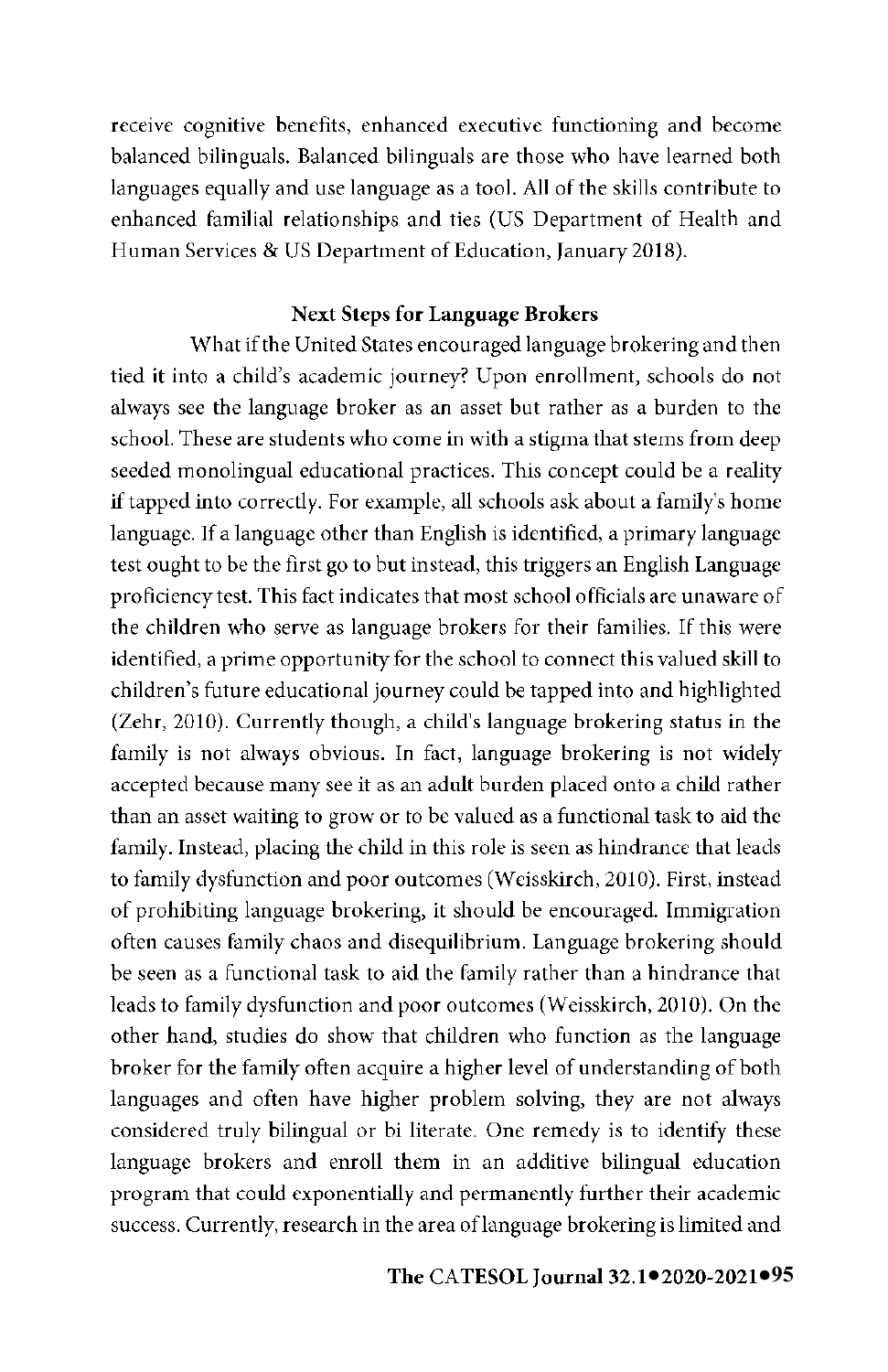far from being widely accepted (Morales & Hanson, 2005). Knowing the research and knowing the potential for these children to become bilingual and bi-literate, why not connect them directly to an academic system that will ultimately value their skills and build upon them?

## **Why Two-Way Dual Language Education for Language Brokers**

**Cognitive Benefits:** There is considerable research suggesting that children who learn two languages outperform their monolingual counterparts and develop higher levels of cognition such as increased attention and working memory (Adesope, Lavin, Thompson & Ungerleider, 2010). Braiu research shows that learning two languages actually strengthens the executive control system (Weisskirch, 2010). Executive functioning is responsible for problem solving, social reasoning, memory and math reasoning (Marian, Shook & Schroeder, 2013). All of these benefits make the case even stronger for schools to look out for and enroll children who are language brokers for their families.

**Increased Self-Perception:** In addition to increased cognitive levels, there is much research that shows that children who master two languages not only have higher academic outcomes but also higher selfefficacy than their monolingual counterparts. This means these children have a higher self-perception because their own culture and language is being promoted equally alongside English within the classroom and schoolwide. These types of programs also create students who show cross cultural competency and a higher level of acceptance of others throughout life (Cortina, Makar, Mount-Cors, 2015). In a study completed by Dorner, selfperception was of notable mention for immigrant students enrolled in a two-way dual language program (2010). Over the course of 18 months, Dorner found that not only did immigrant parents support the program because they knew it was a way to forge a better path for their children, but their children reported having higher self-esteem about themselves. In interviews, the students in the program were proud of their abilities in both languages and they reported that they were motivated to continue learning both languages. The students in this program also reported that they were able to help their younger siblings and family members in both languages (2010). This is a true benefit that language brokers could reap from two-

# **● ●96 The CA TESOL Journal 32.1 2020-2021**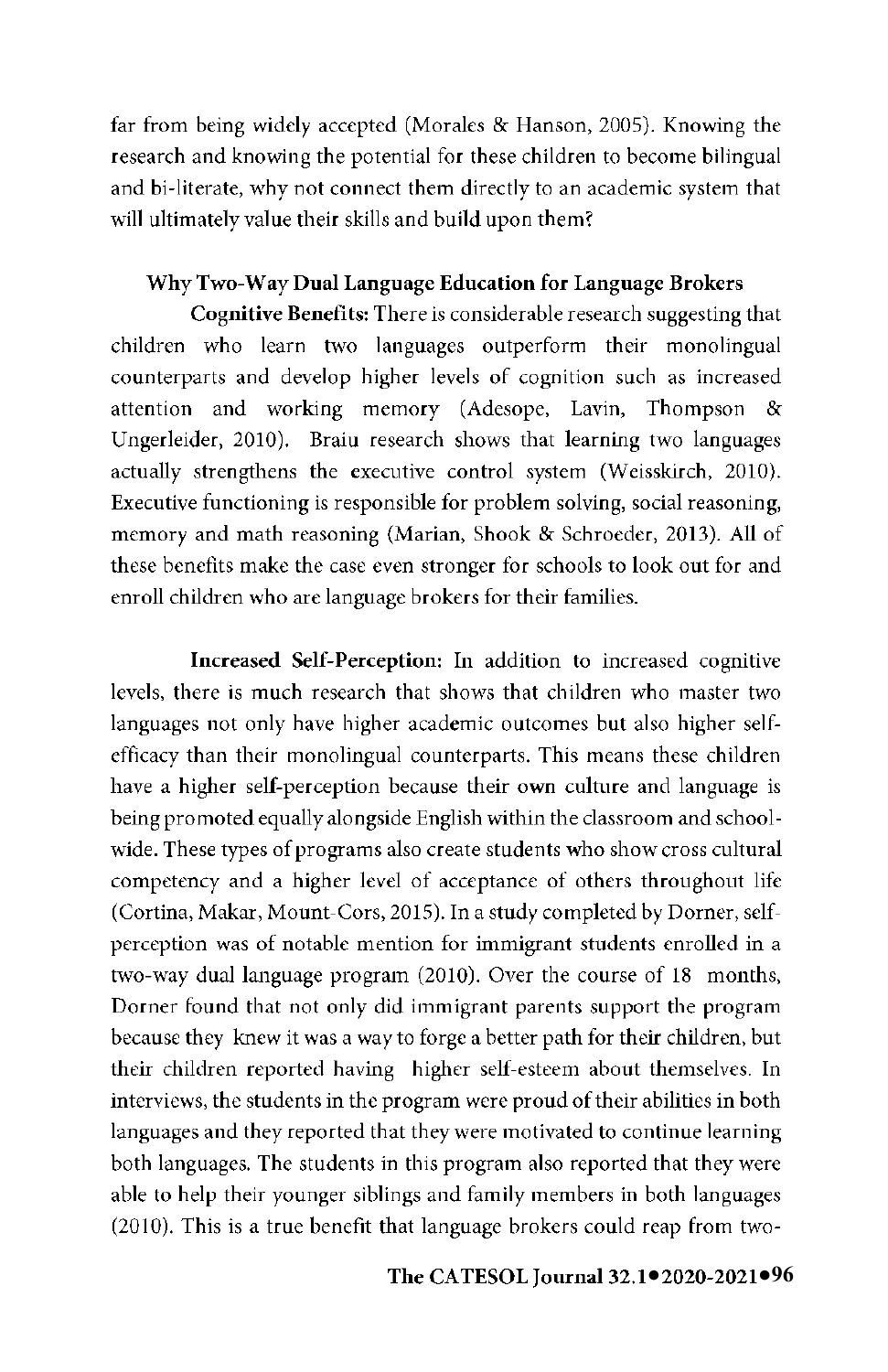way dual language programs.

**Preservation of the Heritage Language:** Children who are able to communicate in their heritage language to their family continue to report having strong ties to their culture and identity. They also feel more connected to the family's struggles during the immigration process and find they are valued (Pimentel & Sevin, 2009 ). Two-way dual language programs can validate the role of the child who serves as the language broker, and the school can serve as a resource to the home.

**Peer Models:** One of the key advantages of two-way dual language programs is the pairing of students from two language groups. As a result, students are able to serve as peer models for each other and in essence, be language brokers within a classroom setting (Thomas & Collier, 2002). For language brokers, this only further supports their role in the family positively. This role also levels the power of the two languages being taught thus making each equal. In order for this to truly work, it is important that the teacher set up interactions that level the power of the language interactions. Teachers need to strategically construct opportunities for students to take on the role of language brokering within the classroom whether it is in the target language or English. If only the proficient speakers have the opportunity, the power of the languages is never leveled and a marginalized context takes place. If this happens, students become to identify themselves as being able and not being able. Teachers need to create learning situations where students can highlight their different strengths and talents within a two-way dual language classroom while building language proficiency in both (Lee, Hill-Bonnet & Raley, 2011).

**Cultural Competency:** Schools that offer a two-way dual language program understand that developing an awareness of cultural competency is critical to the success of students. It is a central principle that being bilingual is a cultural norm and a central value to the school and all families that are served within the community. This core value is taught explicitly to students and shared by staff and families (Howard, Sugarman, Christian, Lindhom-Leary & Rogers, 2007). Genesee & Cloud (1998) calls this intercultural understanding and tolerance. These two authors had the idea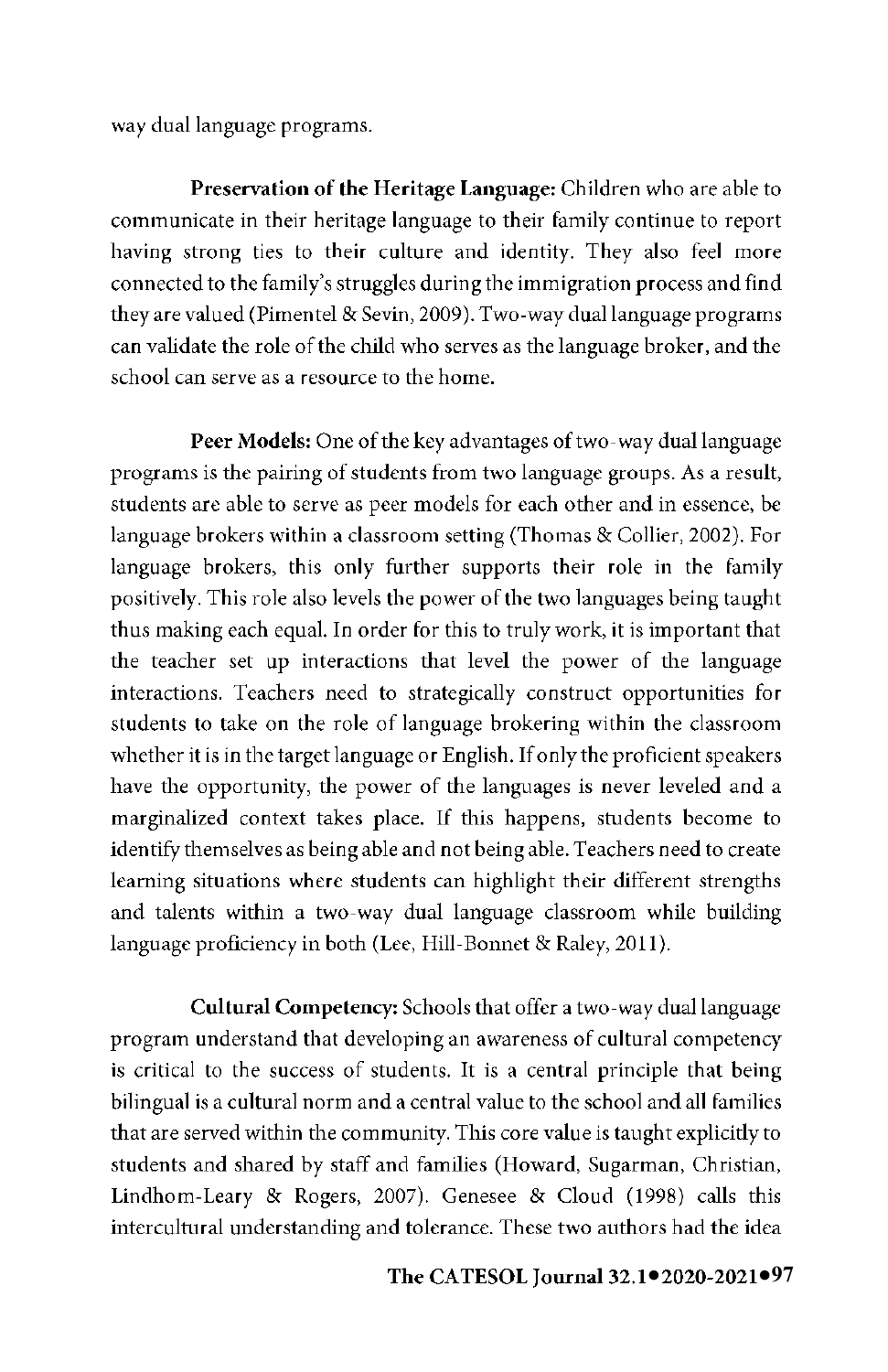that multilingualism was a necessity for the United States back in 1998, but it was not a value that took hold and was even outlawed in several states.

# **Implications for Language Brokers**

If all of the research about two-way dual language programs is valid, then the United States should be viewing language brokering as a value adding or strengths based function rather than a detriment (Wcisskirch, 2010). In addition, this practice should be embraced and programs in schools should help to foster the skills of these children. As supported by the research, children who are comfortable with a bicultural identity grow up to be more flexible and understanding to others with cultural and linguistic differences. Other studies show that families who need language brokers want their children to serve in this role because their circumstances are already known. Other advantages include learning how to navigate social situations, strengthening familial ties and overall building a sense of well-being within the family and school settings (Cline, Crafter & Prokopiou, 2014). These are the types of citizens needed to compete in today's ever-changing world. However, being an immigrant in the United States today seems to be even more challenging. Today's immigrant is faced with a politically charged climate with embattled undertones of race, culture and language. To further compound this, the United States, has historically never truly embraced any other language other than English and insists on being monolingual. The systematic eradication of languages and cultures dates back to the educational practices of the Native Americans in 1860 and has continued with the implementation of state language legislations and even the passage of several anti-bilingual state legislations (de Jong, 2011 ). Not only does the United States marginalize speakers of other languages, the educational system has deeply rooted practices in place that widen the achievement gap for children of immigrant families, first generation children and children who arc not considered to be English proficient or who do not speak standard English.

What does all of this mean? The research states that two-way dual language programs enhance all learners not just language brokers and not just dominant Spanish speakers but speakers of other languages: Korean,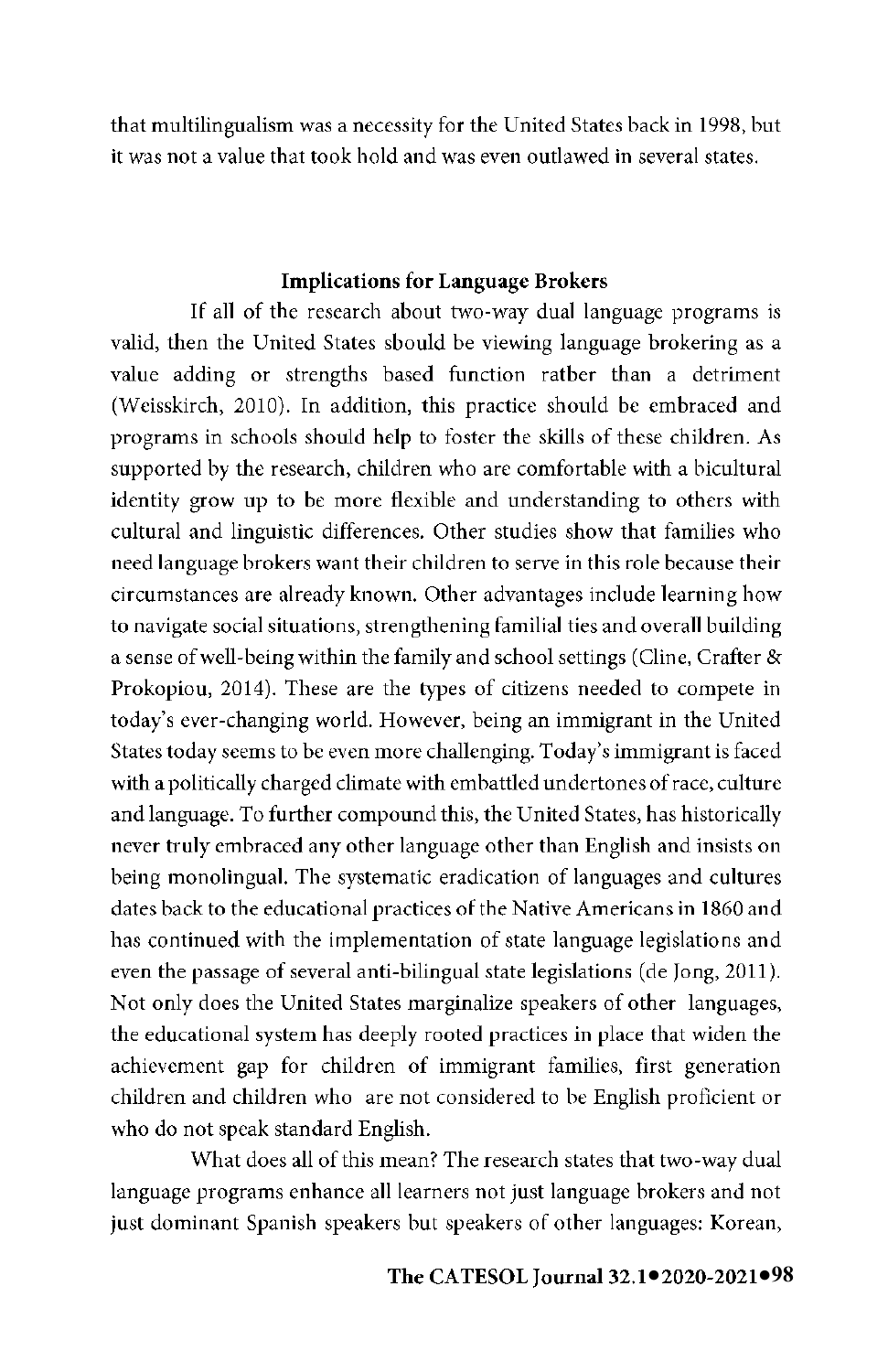Japanese, Chinese, French... However, the history of the United States points to the continual lack of support of creating a multilingual society for a variety of reasons. One pioneer in leading change to create an infrastructure to hopefully build a system to educate bilingual students is the State of New York. In a response to the 240,000 English language learners and the increase in the foreign-born population, New York has been a leader in reforming education policies and initiatives, all to support "innovation and leadership for multilingual children" (Carnock, p.4, 2016). In addition to taking this action, New York has also dedicated resources and professional development to all levels of the educational systems in order to prepare everyone to handle the implications required to support and educate all students. All students include children who speak other languages, and the model is considered an asset based model rather than one based in deficit. Even though this state is the leader in taking charge of promising educational practices, it is not without challenges. However, if the United States is serious in becoming a competitive powerhouse once again in this global society, it might want to consider how being multilingual is an advantage rather than a disadvantage. In a study conducted by Cortina, Makar & Mount-Cors (2015), they found that in order to have successful two-way dual language programs it is crucial to have community support, parent support, school-leadership and teacher leaders all committed to this program, and the act of renewal that is needed to continually revive and reshape the program to meet the needs of students. In addition, the program is intended to serve two linguistic groups, which ultimately promotes linguistic and cultural desegregation. If the program is built to serve an elitist model, it does not become a model that is balanced but more of a foreign language program created for the affluent. If the two-way dual language program is embedded within a school, it is up to the school leadership and teachers within the strand to take the necessary steps to be included within the greater context of the larger school community and to be careful not to isolate themselves or be seen as a different program. Within the classroom, it is equally important that the teacher ensures both languages are given equal attention. This creates the balance of both languages within the classroom setting and ultimately spreads to the students who take pride in learning and using both (2015).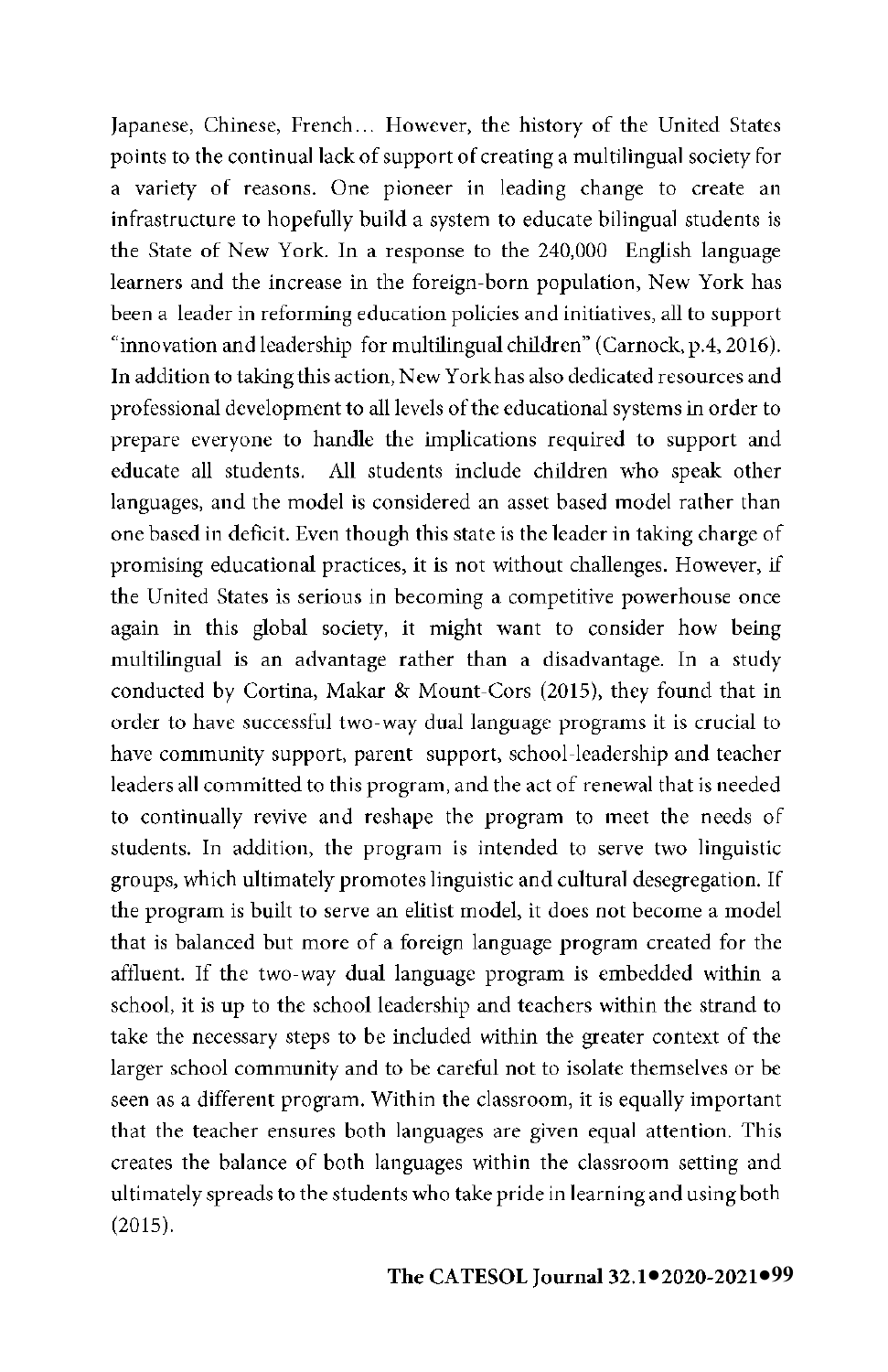Specifically, in order to make all of this work for language brokers and their families, it is important that school officials learn to recognize these children upon enrollment. An easy way to spot a child language broker is to see how the school enrollment form is filled out if completed in the office. Language brokers tend to translate or paraphrase from English to target language (Dorner, Orellana & Li-Grining, 2007). Once enrolled, language brokers can build their academic language along with their peers in dual language programs in a number of ways including being exposed to academic vocabulary lessons in both target and native language and rich cognitive and linguistic tasks in both languages. Teachers should be sensitive to language brokers and know that they are considered target language proficient and are a valuable asset to their family who help to alleviate some stressors that accompany the immigration experience (Dorner, Orellana & Li-Grining, 2007). In another study, Salinas-Gonzalez recommends that teachers help to supplement translation skills by building background knowledge in areas such as medical, legal and finances in order to help child language brokers improve their real-world expertise. She also suggests that teachers take time to acknowledge translating is a difficult task and connect with students and recognize them for **it** (2003).

#### For the Classroom **Teacher**

What can the classroom teacher do now? First, know that a child's home language is not a barrier but an additive benefit from which everyone can learn. The role of the primary language can be used to understand difficult content concepts such as Science and Math vocabulary. Often, allowing the student to tap into their heritage language brings out connections to cognates and other comprehensible input allowing for deeper academic learning opportunities that may have been stifled if only English was used (Stevenson, 2015). This is also known as building linguistic capital in the classroom. Allowing students to navigate both languages while acknowledging both builds both social and linguistic skills further developing a student's positive development. The teacher should also tap into that home to school connection to build on that heritage language literacy to not only show that **it** is a value-added skill but also a family affirming lens (Yoo, 2019). In addition to these strategies, the classroom teacher can use bilingual books and materials or even build a

#### **● ●100 The CA TESOL Journal 32.1 2020-2021**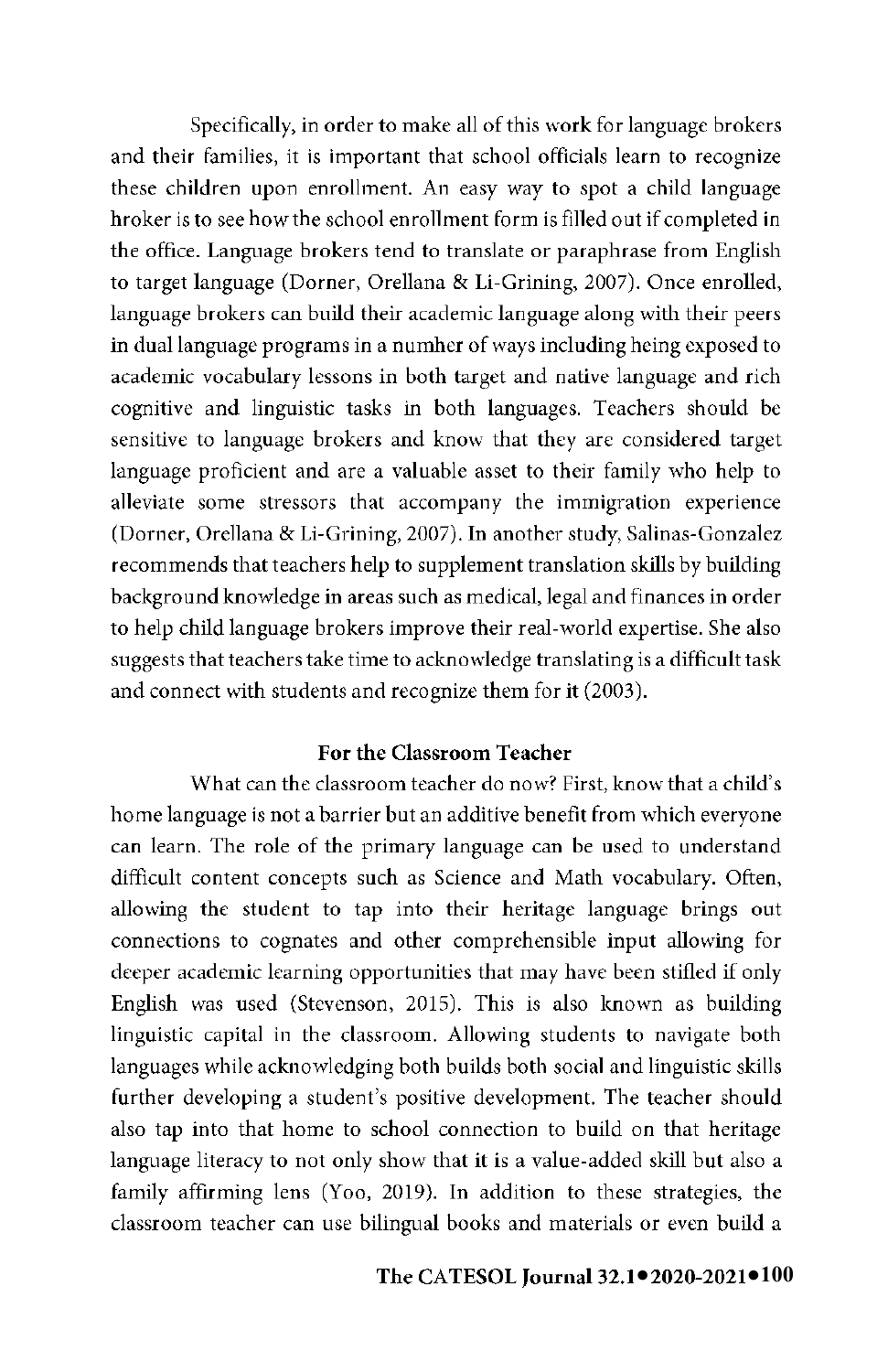library with primary language books. Optimizing students' linguistic resources is also game-changer. Translanguaging is a resource, translation is a resource, many technology apps make language accessible and using other students as language experts is also a resource. Creating language tutoring and pairing up newcomers are just some other ideas that are easy but worthwhile. Even allowing students to publish their own stories in their heritage language in another way to celebrate language (Freeman & Freeman, 2007). Bringing all of these resources and strategies into the classroom acknowledges and celebrates what being a language broker is all about. Students are funds-of-knowledge, and so is the heritage language. Using the classroom, peers and the home are formidable ways to acknowledge and celebrate language while also developing bilingualism and biliteracy. The goal is to be additive not subtractive. If all of these practices and more are utilized inside the classroom and connected to a student's outside world, the balance of power of language is equalized meaning that not one language is more dominant than the other. If the teacher leads the way to open access by allowing the use of all languages with the classroom as a way to enhance learning, students are more apt to connect to what is being taught in a deeper and fuller way. In addition, the second language will be developed in a safe environment while the primary language is maintained.

#### **Conclusion**

What are the next steps needed to making multilingualism a priority in the United States and offering these programs to children who serve as language brokers to their families? First, the United States needs to value multilingualism and see it as value adding rather than approaching it from a deficit stance. This is where a two-way dual language classroom comes into play and is able to level the language power base of two languages in one room. Schools also need the freedom to offer these options and link services to incoming families who recognize that a child might be serving in this type of role and translating and interpreting information for the family. Making that personal connection between home and school ensures that the child will feel validated and proud of the home language and culture. Both practices need to be aligned and when this alignment occurs, the chance of academic success grows beyond belief. Then, these families will not only survive their immigration journey; they will thrive. Teachers need training on how to

**● ●101 The CA TESOL Journal 32.1 2020-2021**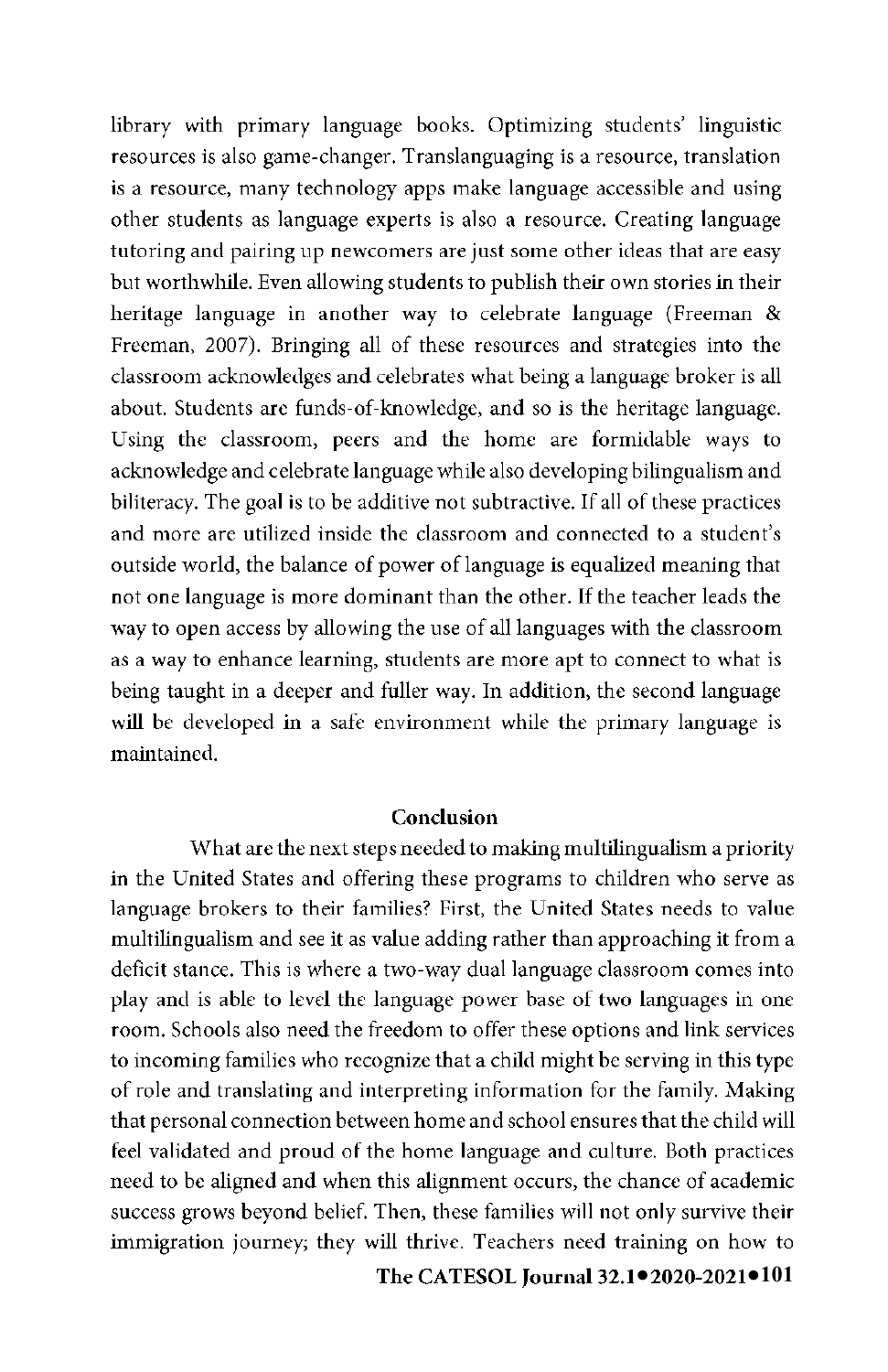provide language access in their rooms. Simple additions, such as recognizing the different languages being spoken are the first step. Next, valuing the languages and being curious is another. Using students as experts and bringing **in** resources are all easy pathways into translanguaging that promotes language equity.

In addition, more studies on language brokers and how it relates to their educational experience should be considered. Currently much of the research and literatures focuses only on the experiences of language brokers **in** terms of stressors and how families utilizes the child language broker to navigate through the immigration experience. While there is research tying academic benefits to language brokers, it is limited and does not connect to frameworks that exist such as two-way dual language programs.

### **Author**

*Beth Mossman is an experienced bilingual instructional leader who has over 26 years of teaching and leading* in *both public education and at the University lewd. She was a founding principal of a two-way dual language school in the South Bay* and *curre11tly* is *a principal ofa TK-5 school with a Dual Immersion Strand that is a Code to the Future Magnet* 

## **References**

- Adesope 0., Lavin, T., Thompson, T. & Ungerleider, C. (June 2010). A systematic review and meta-analysis of the cognitive correlates of bilingualism. *Review of Educational Research,* 80(2), 207-245.
- Bonday, J. (2016). Negotiating domination and resistance: English language learners and Foucault's care of the self in the context of English-only education. *Race Ethnicity and Education*, 19(4), 763-783.
- Borden, R. (2014). The English-only movement. *Multicultural Perspectives.*  16(4), 229-233.
- Carnock, **J.** (November, 2016). From blueprint to building: Lifting the torch for multilingual students **in** New York State. Retrieved from
- https://www.newamerica.org/education-policy/policy-papers/blueprintbuilding/
- Cline, T., Crafter, S. & Prokopiou, E. (2014). Child language brokering **in**  schools: A discussion of selected findings from a survey of teachers and ex-students. *Education* & *Child Psychology,* 31(2), 32-44.

#### **● ●102 The CA TESOL Journal 32.1 2020-2021**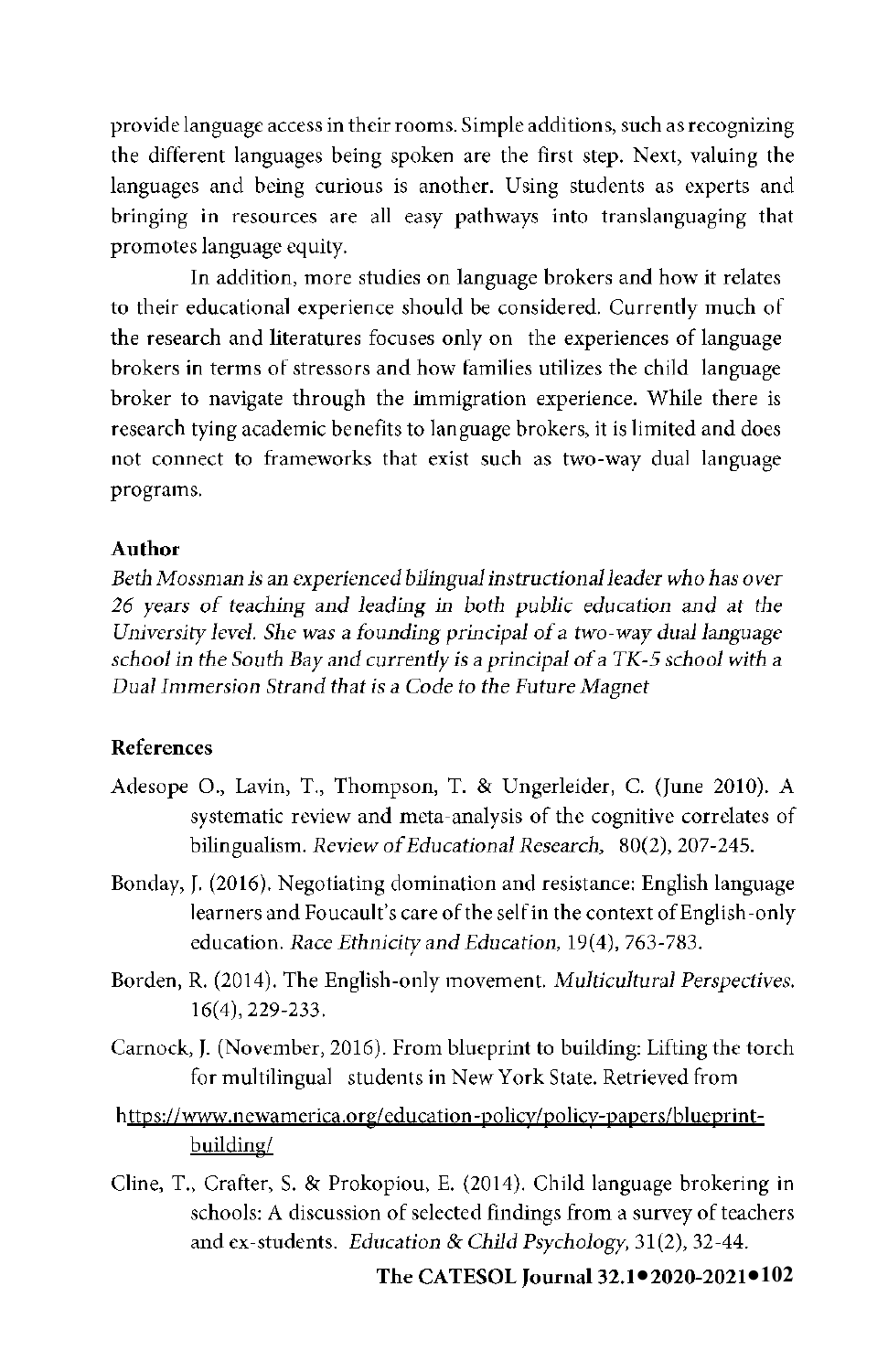- Corona, R., Stevens, L. F., Halfond, R. W., Shaffer, C. M., Reid-Quinones, K. & Gonzalez, T. (2012).A qualitative analysis of what Latino parents and adolescents think and feel about language brokering. *Journal ofCnild Family Studies,* 21, 788-798.
- Cortina, R., Makar, C. & Mount-Cors, M. (2015). Dual language as a social movement: putting languages on a level playing field. *Current Issues*  in *Comparative Education*, 17(1), 5-16.
- de Jong, E. (2011). Foundations for Multilingualism in Education. Philadelphia, PA: Caslon.
- Dorner, L, (2010). English and Spanish 'para un futuro' or just English? Immigrant Family perspective on two-way immersion. *International Journal of Bilingual Education* and *Bilingualism.*  13(3) 303-323.
- Dorner, **L.,** Orellana, **M.** & Li-Grining, C. (2007). "I helped my mom," and it helped me: Translating the skills of language brokers into standardized test scores. *American Journal ofEducation,* 113, 451- 478.
- Freeman, D., & Freeman, **Y.** (August, 2007). "Bienvenidos" "Huanying" "W elkom" "Tuloy Kayo" Welcome: By drawing on ELL students' first languages, you can help make it easier and a little less scarier. *Instructor.* 50-55.
- Genesee, F & Cloud, N. (March, 1998). Multilingualism is basic. *Educational Leadersl1ip,* 62-65.
- Howard, E., Sugarman, J., Christian, D., Lindhom-Leary, K. & Rogers, D. (2007). *Guiding Priniciplcs for dual language education* (2nd ed.). Washington DC: Center for Applied Linguistics.
- Lee, J., Hill-Bonnet, L. & Raley, J. (2011). Examining the effect of language brokering on student identities and learning opportunities in dual immersion classes. *Journal of Language, Identity, and Education,*  10, 306-326.
- McKeon, D. & Malarz, L. (1991). *School based management: What bilingual and ESL program Directors should know.* (Program information guide series no. 5). Washington DC: National Clearing House for Bilingual Education
- **● ●103 The CA TESOL Journal 32.1 2020-2021** Marian, V., Shook, A. & Schroeder, S. (2013). Bilingual two-way immersion programs benefit academic achievement, *Bilingual Research*